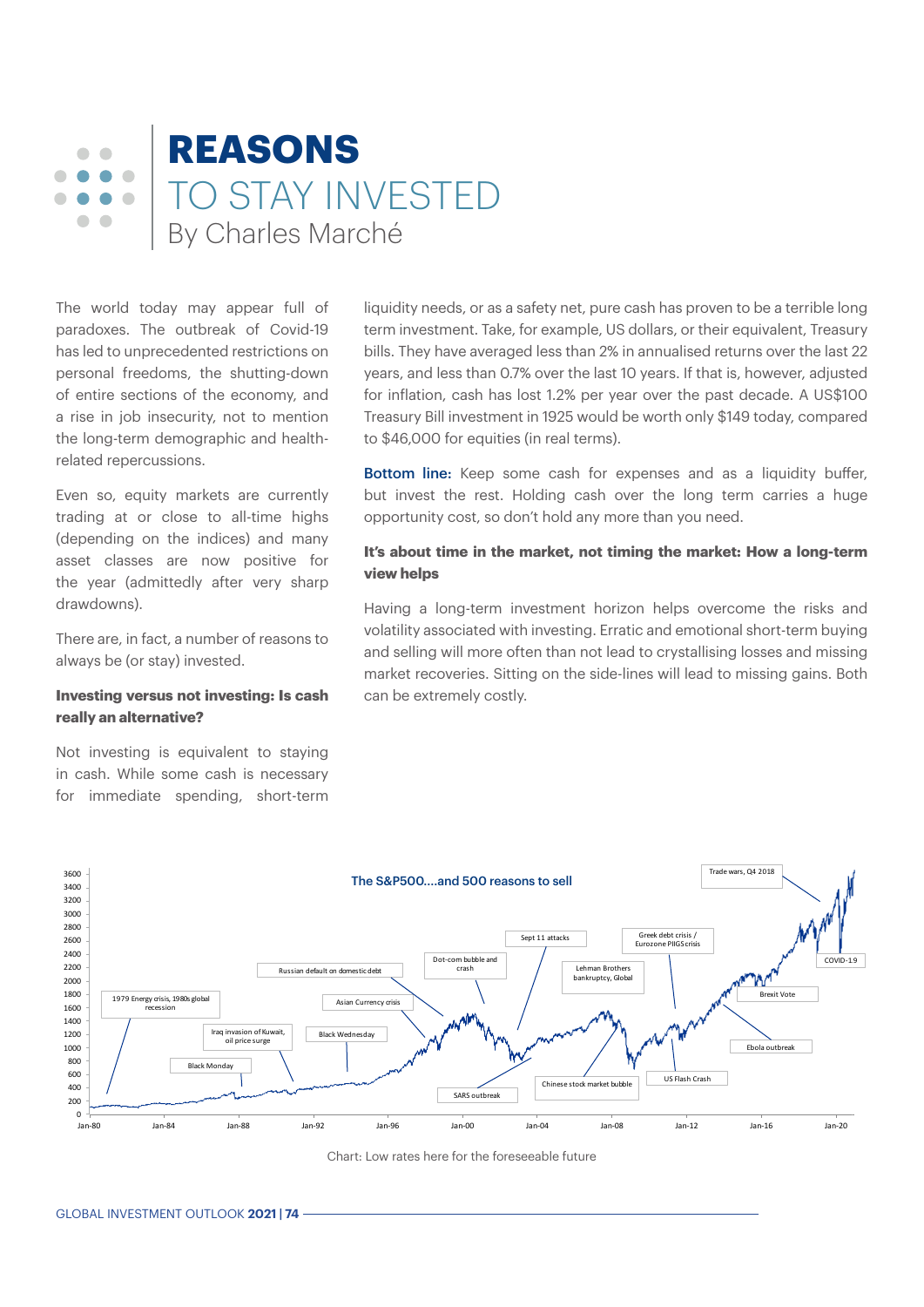

Chart 2: MSCI AC World Total Return since 2000, with and without missing the 5 best days each year

Over the past 20 years, the world has witnessed the Dot Com crash, the Great Financial Crisis, the Eurozone Crisis, Brexit, Covid-19, and countless other episodes of panic and fear. There are always reasons to sell. Yet the market has always recovered, rewarding patient investors.

Recently, drawdowns have become shorter but have also been recovered from much more quickly. Take, for example, the March 2020 correction, which wiped a third off the value of the S&P 500 in just 23 trading days. Five months later, all of that index loss had been recovered.

Bottom line: There will always be reasons to sell or panic. Having a long-term view can reward patient investors.

### **Staying invested is crucial: Missing just a few good days can change a lot**

After sharp downwards movements, investors are prone to panic, liquidating their positions. This tends to be the worst time to sell, as days with the heaviest losses are often followed by days with the best gains. Missing these recovery days can, over time, prove to be very costly indeed.

Simply missing the five best days each year since 2000 results in an 82% loss versus a 170% gain otherwise. While some may see this as very simplistic and naïve (since being out of the market does also mean missing the down days), this approach emphasises the risk of missing recoveries.

Bottom line: Markets can move down sharply, but can also move sharply up. Failure to participate in big up-days seriously hinders recovery potential.

#### **The power of compounding: Let your investment gains create further investment gains!**

Albert Einstein reportedly said, "Compound interest is the eighth wonder of the world. He who understands it, earns it. He who doesn't, pays it." Whether or not he actually ever said this should not detract from the immense power of compounding. As shown below, investing over the long term allows for the compounding of gains. In essence, investment gains themselves generate further gains. The impacts are exponential over time.

**Bottom line:** Having a long-term view and staying invested allows for investment gains to be put to work, generating further gains.

| <b>Start</b> | End        | <b>Drawdown</b> | <b>Years to Recover</b> |
|--------------|------------|-----------------|-------------------------|
| 24/03/2000   | 09/10/2002 | -49.15%         | 4.95                    |
| 17/10/2007   | 09/03/2009 | -56.10%         | 3.99                    |
| 21/05/2015   | 11/02/2016 | $-14.16\%$      | 0.41                    |
| 20/09/2018   | 24/12/2018 | -19.78%         | 0.33                    |
| 19/02/2020   | 23/03/2020 | $-33.92\%$      | N 41                    |

Table 1: Recent S&P 500 Price Index Drawdowns and Recoveries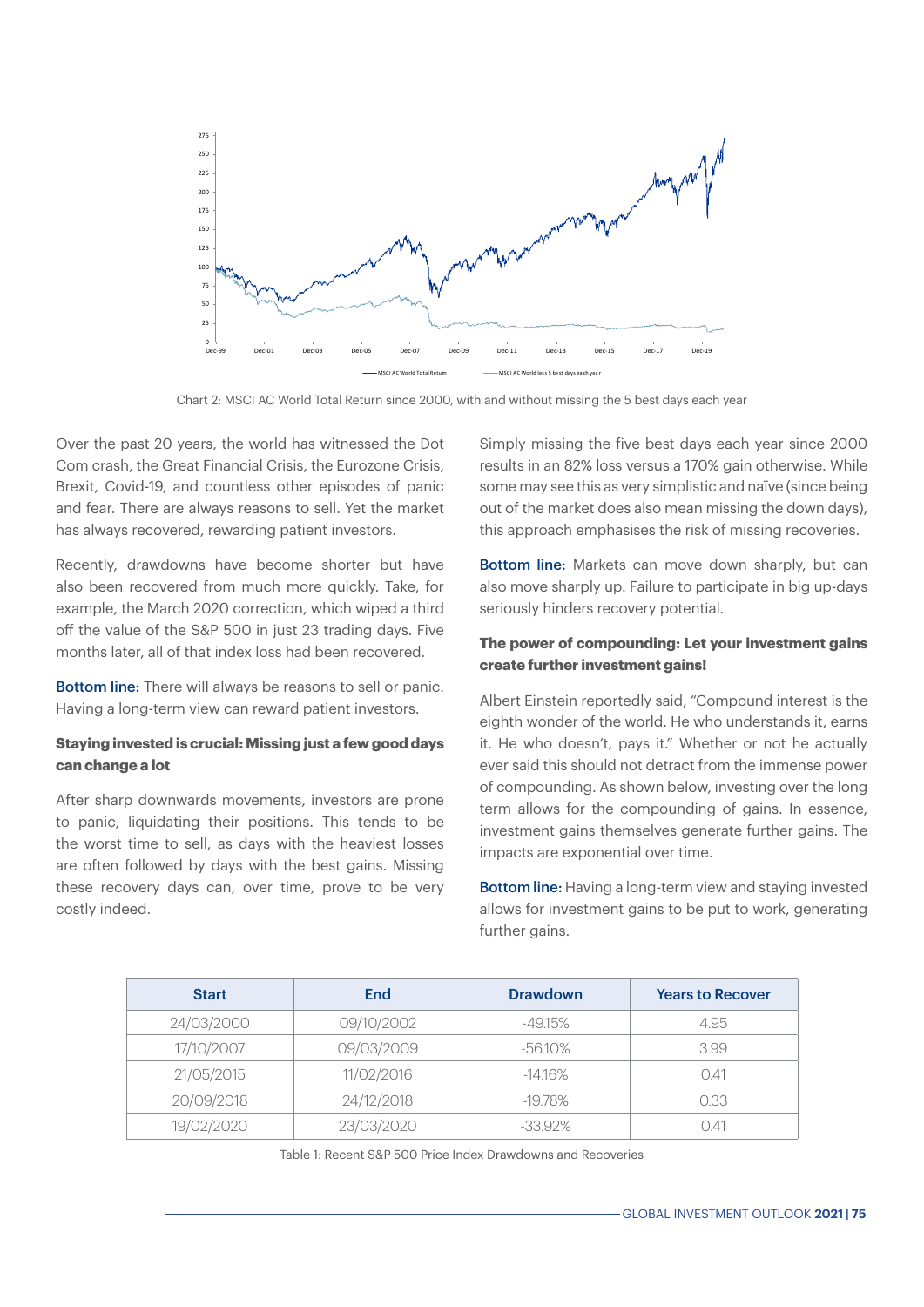

Chart 3: Linear and compound growth of US\$100 at 3% and 5% rates

#### **Dollar-cost averaging: Smooth your entry into markets**

A simple solution for those worrying about entering and timing is to use 'dollar-cost averaging', whereby an investor deploys a set monetary amount into markets at regular intervals. Mathematically, more shares or investment units are bought when markets are low, and less when markets are high. Dollar-Cost Averaging also has the advantage of removing any emotional aspect: investments are done at set intervals, regardless of conditions, thus smoothing entry into markets.

**Bottom line:** Using a very simple dollar-cost averaging rule enables you to remove any biases and stop worrying about market timing.

#### **Diversification is free, use it!**

One of the fathers of modern portfolio theory, Harry Markowitz, once said: "Diversification is the only free lunch". Combining asset classes with different return characteristics in a diversified investment portfolio reduces significant losses.



Chart 4: Cumulative returns single asset classes and multi-asset class portfolio since 1999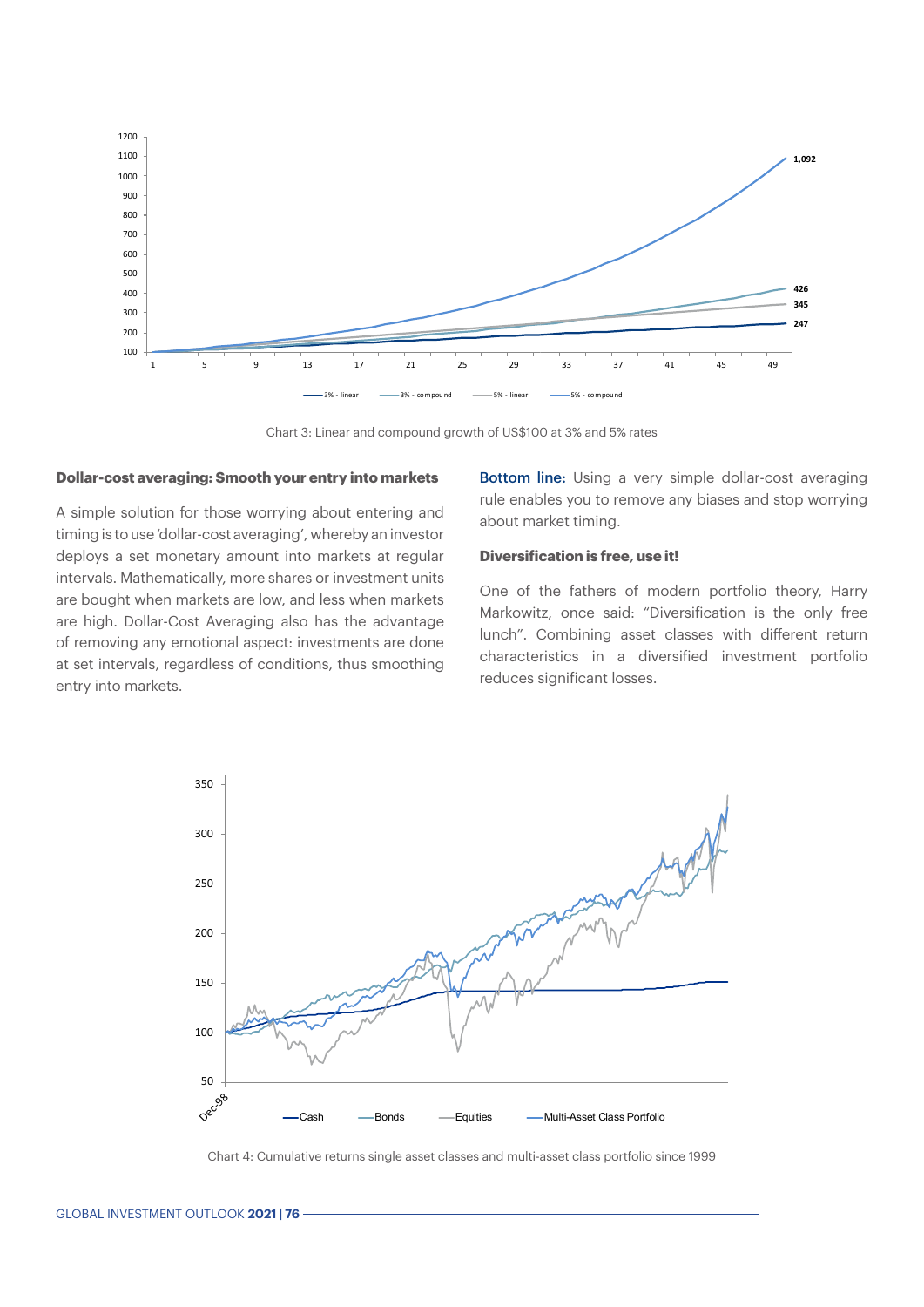Over the same time period, market conditions that cause one asset class to do well often cause another to do poorly. Here, the objective is to build satisfactorily-diversified portfolios that lower overall volatility, the ultimate goal being that investors do not have to worry about inevitable market fluctuations.

Indeed, a good combination of bonds, equities, and alternative investments tends to provide better results versus a 100% equity portfolio. In fact, over the last twenty years of variable stock-market performance, multi-asset class portfolios reduced the effects of the market's losses and volatility peaks in exactly the way they were supposed to.

A multi-asset class (or 'balanced') portfolio has, on average, delivered returns of 5.7% per year, compared to equities (5.91%). In terms of risk/reward, a multi-asset class portfolio is also more efficient, generating better returns with half the volatility of a pure equity portfolio. Investors should seek to diversify beyond just equities and bonds. Incorporating a wide range of uncorrelated assets into a portfolio can further mitigate short-term market losses.

Furthermore, diversified portfolios better-protect investors during drawdowns. Smaller losses are also recovered more quickly.

**Bottom line:** Multi-asset class portfolios, thanks to the addition of uncorrelated assets, can add value while minimising drawdowns. Smaller drawdowns not only help you sleep better at night, but are easier to recover.

## **The added value of a good asset allocation process: How FAB can help you**

Carefully defining a long-term strategy is paramount. FAB has adopted an asset allocation framework based on mean-variance analysis, or Modern Portfolio Theory (MPT), which optimises risk/return in a portfolio context of asset classes. While MPT's basic assumptions may have been challenged over the years, it is, and will continue to be, effective as a basic industry practice and standard.

At this point, it is important to define the asset allocation framework's long-term view. Firstly, the Strategic Asset Allocation (SAA), the 'benchmark', represents the neutral, well-diversified allocation across asset classes and their sub-classes as well as geographic regions, based on long-term assumptions about the constituent asset risks and returns.

The diversified client portfolios then deviate to a greater or lesser degree by asset class, and relative to the benchmark portfolio. For the sake of prudence, these differences versus the benchmark portfolio vary within acceptable ranges. Changes in tactical weights within portfolios are achieved smoothly, while the benchmark's constituents are reviewed annually.

| <b>Portfolio</b>               | <b>Total Return (in %)</b> | <b>Average Return (in %)</b> | Volatility (in %) | <b>Risk/Reward Ratio</b> |
|--------------------------------|----------------------------|------------------------------|-------------------|--------------------------|
| Global Equities                | 240.23                     | 5.91                         | 15.72             | 0.38                     |
| Multi-Asset Class<br>Portfolio | 227.64                     | 5.72                         | 7.11              | 0.81                     |

Data from 31/12/98 to 30/11/20, rebalanced monthly

| Event                   | <b>Portfolio</b>            | Drawdown (%) | <b>Recovery Time (years)</b> |
|-------------------------|-----------------------------|--------------|------------------------------|
|                         | Global Equities             | -46.8        | 3.3                          |
| 2000/2001 Crash         | Multi-Asset Class Portfolio | $-10.5$      | 0.9                          |
|                         | Global Equities             | $-53.2$      | 4.5                          |
| Global Financial Crisis | Multi-Asset Class Portfolio | $-23.8$      | 1.4                          |
|                         | Global Equities             | $-12.8$      | 0.3                          |
| Q4 2018 Crash           | Multi-Asset Class Portfolio | $-4.6$       | 0.2                          |
| Covid-19                | Global Equities             | $-21.4$      | 0.3                          |
|                         | Multi-Asset Class Portfolio | $-8.2$       | 0.2                          |